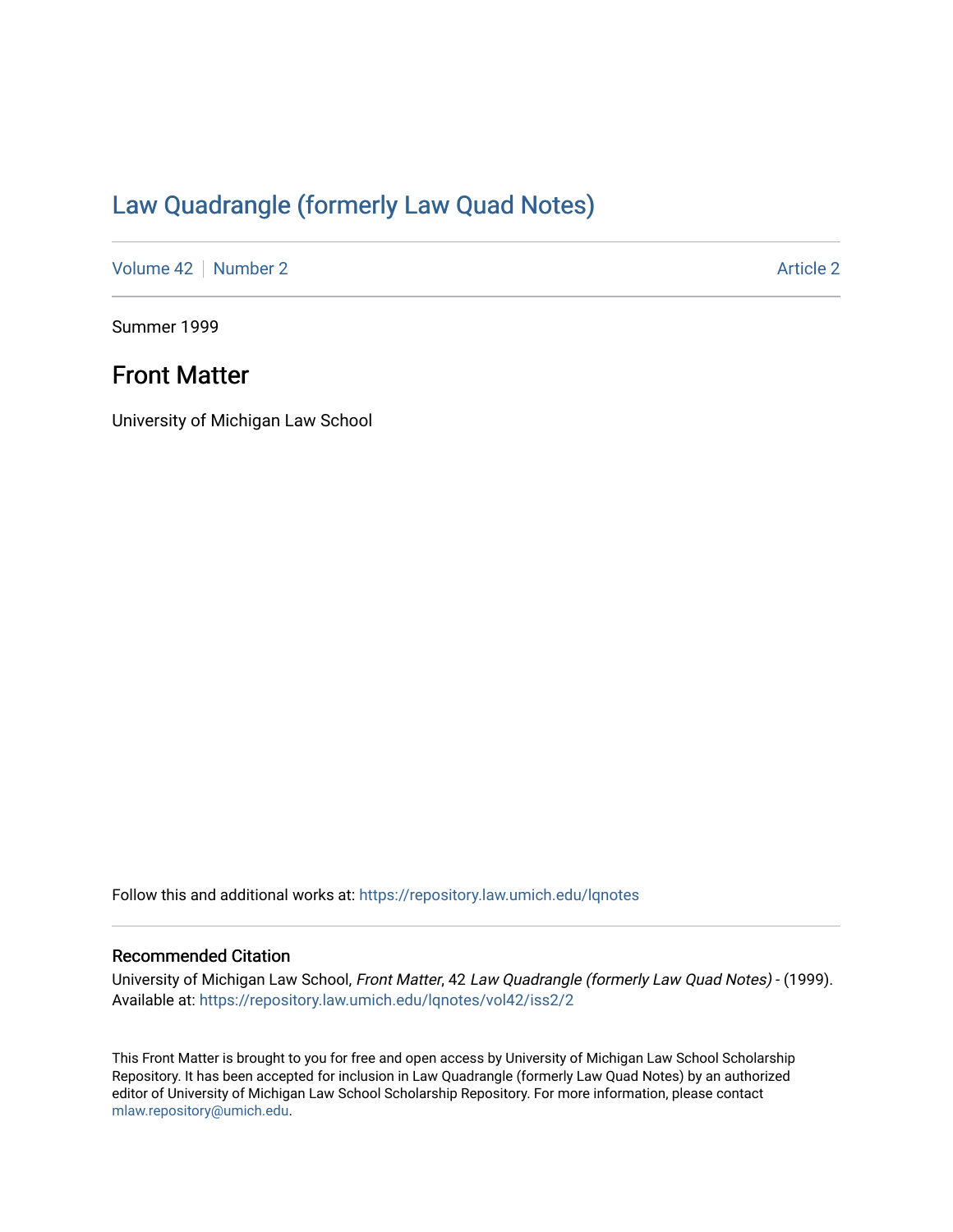## UNIVERSlTY OF MICHIGAN LAW SCHOOL

# UPCOMING EVENTS

| July 27          | All Alumni luncheon, Pittsburgh                                                                                                                                              | Have you moved lately?                                                                     |
|------------------|------------------------------------------------------------------------------------------------------------------------------------------------------------------------------|--------------------------------------------------------------------------------------------|
| July 28          | National Bar Association breakfast, Philadelphia                                                                                                                             | If you are a Law School                                                                    |
|                  | All Alumni luncheon, Philadelphia                                                                                                                                            | graduate, please send your<br>change of address to:                                        |
| August 6-11      | Annual American Bar Association meeting,<br>Atlanta                                                                                                                          | LAW SCHOOL<br>Development and<br>Alumni Relations                                          |
| August 9         | American Bar Association reception, Atlanta                                                                                                                                  | 721 S. State St.                                                                           |
| September 15     | Raymond W. Waggoner Lectureship on Ethics<br>and Values in Medicine: "Confidentiality and<br>Privacy Issues," Dr. Paul Appelbaum,<br>Department of Psychiatry, University of | Ann Arbor, MI 48104-3071<br>Phone: 734.998.7970<br>Fax: 734.998.7340                       |
|                  | Michigan Medical Center (lecture to be given<br>at University Hospitals)                                                                                                     | jteichow@umich.edu                                                                         |
| September 23-25  | "Role and Limits of Unilateralism in<br>International Law," Joint Symposium of<br>University of Michigan Law School and<br>European Journal of International Law             | Non-alumni readers should<br>write directly to:                                            |
|                  | Center for International and Comparative Law<br>advisory board meeting                                                                                                       | LAW QUADRANGLE NOTES<br>919 Legal Research Building<br>Ann Arbor, MI 48109-1215            |
| October 1-3      | Reunions of classes of 1949, '54, '59, '64, and '69                                                                                                                          | Address all other news to:                                                                 |
| October 21       | Dean's Forum with Richard W. Odgers, '61,<br>executive vice president and general counsel,<br>Pacific Telesis Group (by invitation)                                          | Editor<br>LAW QUADRANGLE NOTES<br>1045 Legal Research Building<br>Ann Arbor, MI 48109-1215 |
| October 21-23    | Law School Committee of Visitors meeting                                                                                                                                     |                                                                                            |
| October 23       | Scholarship Breakfast                                                                                                                                                        | Phone: 734.647.3589                                                                        |
| November 4       | Sperling Seminar with Stephen B. Diamond, '68,                                                                                                                               | Fax: 734.764.8309                                                                          |
|                  | managing partner, Beeler, Schad & Diamond,<br>PC, Chicago (by invitation)                                                                                                    | trogers@umich.edu                                                                          |
| November 5-7     | Reunions of classes of 1974, '79, '84, '89, and '94                                                                                                                          |                                                                                            |
| November 18      | Dean's Forum with Jack D. Sweet, '57, chairman,<br>Guardian Mortgage Company Inc. (by invitation)                                                                            | Cover: Grisaille glass, along                                                              |
| December 9       | All Alumni reception, New York City                                                                                                                                          | the cloister corridor, in<br>Hutchins Hall.                                                |
| December 18      | December Senior Day                                                                                                                                                          | PHOTO BY                                                                                   |
| February 2, 2000 | Congressional Breakfast, Washington, D.C.                                                                                                                                    | GARY QUESADA,<br>© Korab/Hedrich-Blessing.                                                 |
| February 11-12   | Michigan Law Review commercial law<br>conference                                                                                                                             |                                                                                            |
| April 8          | Butch Carpenter Banquet                                                                                                                                                      |                                                                                            |
| May 13           | Senior Day                                                                                                                                                                   |                                                                                            |

This *calendar* is *correct at deadline time, but* is *subject to change.*